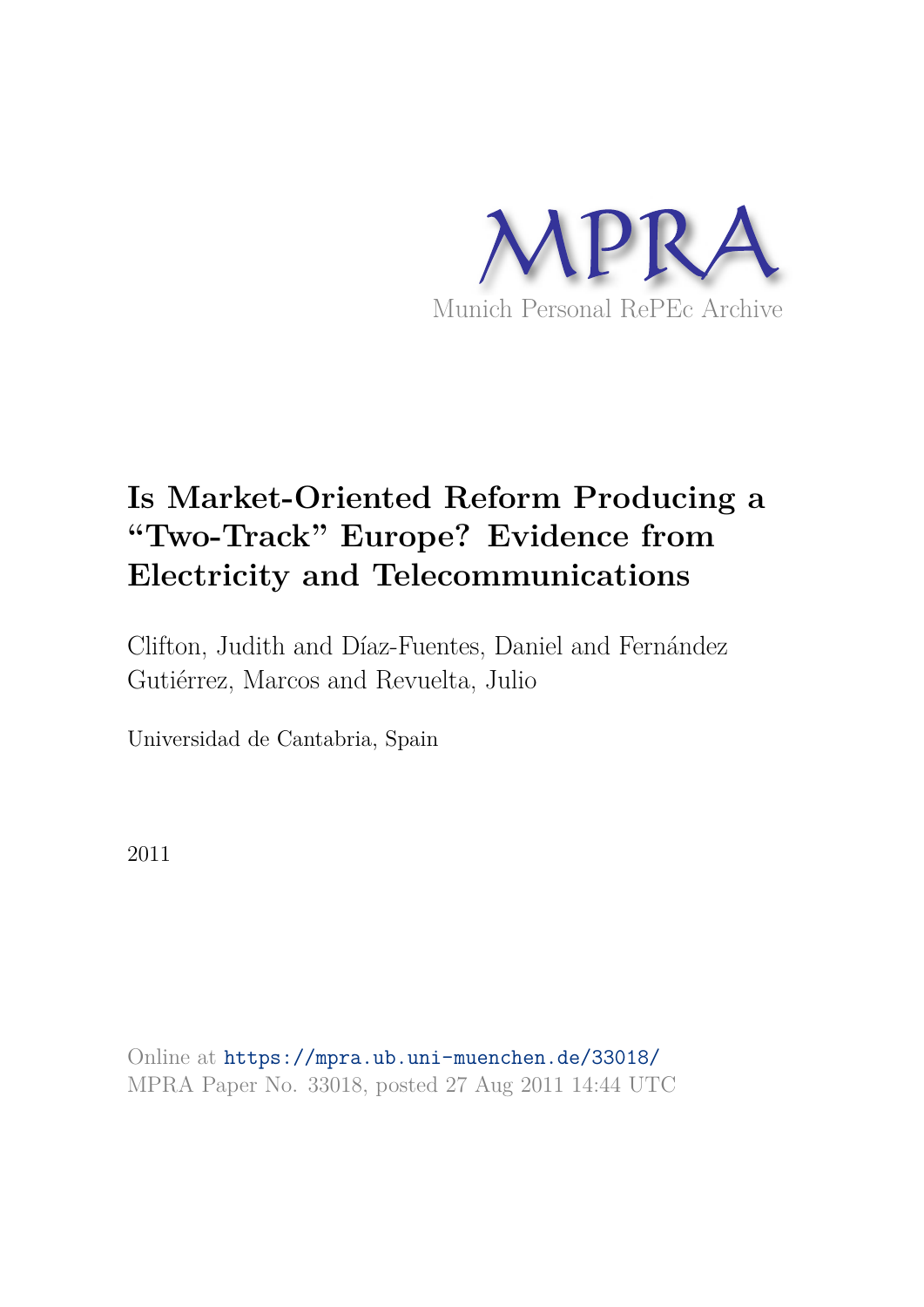# Is Market-Oriented Reform Producing a "Two-Track" Europe? **Evidence from Electricity and Telecommunications**

Judith Clifton, Daniel Díaz-Fuentes, Marcos Fernández-Gutiérrez and Julio Revuelta, Departamento de Economía, Universidad de Cantabria, Av. De los Castros S. N., Santander, Cantabria, 39005, Spain

## **Abstract**

The European Commission has formally recognised that adequate provision of basic household services, including energy, communications, water and transport, is key to ensuring equity, social cohesion and solidarity. Yet little research has been done on the impact of the reform of these services in this regard. This article offers an innovative way to explore such questions by analysing and contrasting stated and revealed preferences on citizen satisfaction with and expenditure on two services, electricity and telecommunications, in two large countries, Spain and the United Kingdom. In telecommunications, but to a much lesser extent in electricity, we find evidence that reform has led to a "two-track" Europe, where citizens who are elderly, not working or the less-educated behave differently in the market, with the result that they are less satisfied with these services than their younger, working, better-educated, counterparts.

## ¿Están generando las reformas orientadas hacia el mercado una Europa de "dos velocidades"? Evidencia para los casos de la electricidad y las telecomunicaciones

Judith Clifton, Daniel Díaz-Fuentes, Marcos Fernández-Gutiérrez y Julio Revuelta, Departamento de Economía, Universidad de Cantabria, Av. De los Castros S. N., Santander, Cantabria, 39005, Spain

## **Resumen**

La Comisión Europea ha establecido que la adecuada provisión de servicios básicos para los hogares, tales como la energía, las telecomunicaciones, el agua y el transporte, es clave para garantizar la equidad, la cohesión social y la solidaridad. Sin embargo, son escasas las investigaciones que han analizado el impacto de las reformas de estos servicios focalizando en dichos aspectos. Este artículo ofrece una aproximación innovadora para explorar estas cuestiones, a partir del análisis y el contraste de las preferencias declaradas (satisfacción de los ciudadanos) y las preferencias reveladas (gasto) con dos de estos servicios, como son electricidad y telecomunicaciones, en dos grandes países europeos: España y el Reino Unido. En telecomunicaciones, pero en mucha menor medida en electricidad, se obtiene evidencia de cómo las reformas han dado lugar a una Europa de "dos velocidades", con una situación en la cual los ciudadanos de mayor edad, los no ocupados y los de menor nivel educativo se comportan de manera diferente en el mercado, obteniendo como resultado una menor satisfacción con estos servicios que sus homólogos de menor edad, ocupados o con mayor nivel educativo.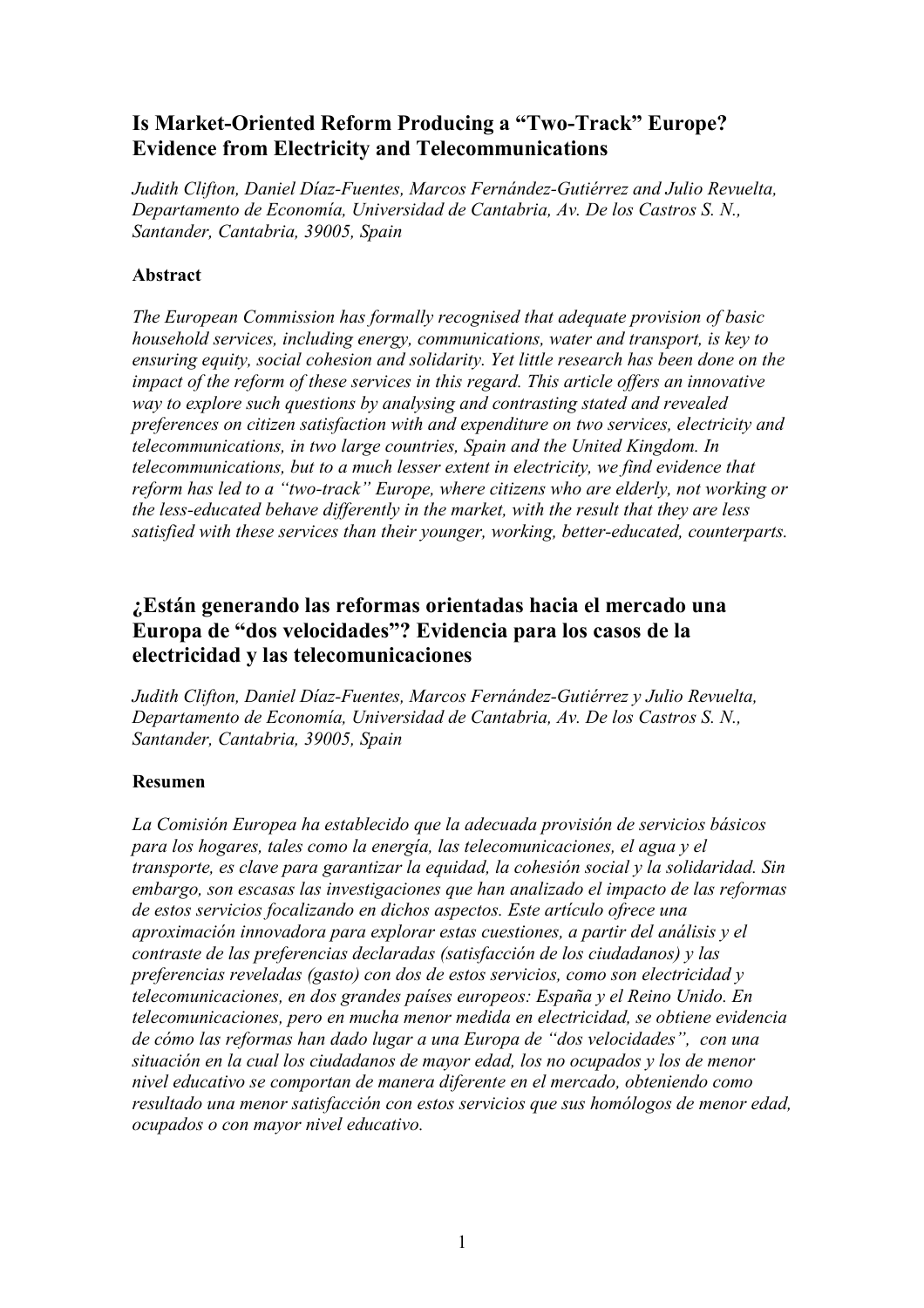#### 1 Introduction

Public infrastructure services - such as electricity and gas, water, communications and public transportation - experienced an extended period of stability in their modes of organization and regulation in Western European countries from around the end of World War II to the late 1970s (Millward 2005). During this period, the dominance of public ownership of these sectors was justified by arguments about the existence of market failures (in particular, natural monopolies), the strategic and economic importance of many of the services, as well as concerns about social justice (Comin and Díaz-Fuentes 2004, Van de Walle 2009). Public ownership helped act as a regulatory mechanism to resolve the conflict of interest between investors and consumers (Newbery 2004). However, from the late 1970s onwards, these services were subjected to deep reform. In the context of the European Union, this reform intensified sharply during the 1990s, particularly due to processes of market integration and liberalization policies in these sectors (Bauby 2008, Bognetti and Obermann 2008). In parallel, Member States embarked upon the privatization of many of these services.

Reform of public infrastructure services, particularly liberalization, deregulation and privatization, was founded on neoclassical economic theory which rested on two critical sets of assumptions. Firstly, it assumed that exposing firms to competition would result in lower prices and increased service choice for consumers. Both from the theoretical perspective (Armstrong and Sappington 2006) as well as *ex-post* empirical analysis of price and choice (Fiorio and Florio 2009), it has been shown that these reforms did not necessarily always deliver the promised results. Secondly - and more importantly for this article – it was assumed that citizens, cast as rational consumers, would be positioned to benefit universally from these developments (EC 2004). From the outset of reform, however, concern had been expressed by some agents about whether, under market-driven rules, traditions of public service obligations and universal access would be undermined, and that citizens' would end up receiving lower quality services (CEEP and ETUC 2000). Pressure was placed upon the European Commission (EC) to guarantee certain service standards, in the form of a directive or citizens' charter: after a series of consultations, communications and white papers, the EC officially recognized in a protocol of the Treaty of Lisbon that "Services of General Interest" were key to the upholding of social and territorial cohesion, strengthening solidarity and equity, thus preserving values such as universal access, affordability, quality and continuity were stated to be priorities (EC 2007a).

Now, despite the fact that reform was implemented in the name of the consumer, relatively little effort went into evaluating these reforms from the citizen, or even, the consumer, perspective (Fiorio and Florio 2008, Clifton and Díaz-Fuentes 2010). This relative neglect has started to change recently, spurred by two main developments. Firstly, the EC has officially recognized that problems remain in making the market work, particular, in these infrastructure services (Dierx *et al.*, forthcoming). Secondly, policy-makers have become interested in how theoretical insights borrowed from behavioral economics might be applied to improving ongoing reform by better understanding consumer behavior. Interest in behavioral economics by policy-makers started among the Anglo-Saxon oriented institutions, including the Australian Government (2007), the Federal Trade Commission (2007), the Institute for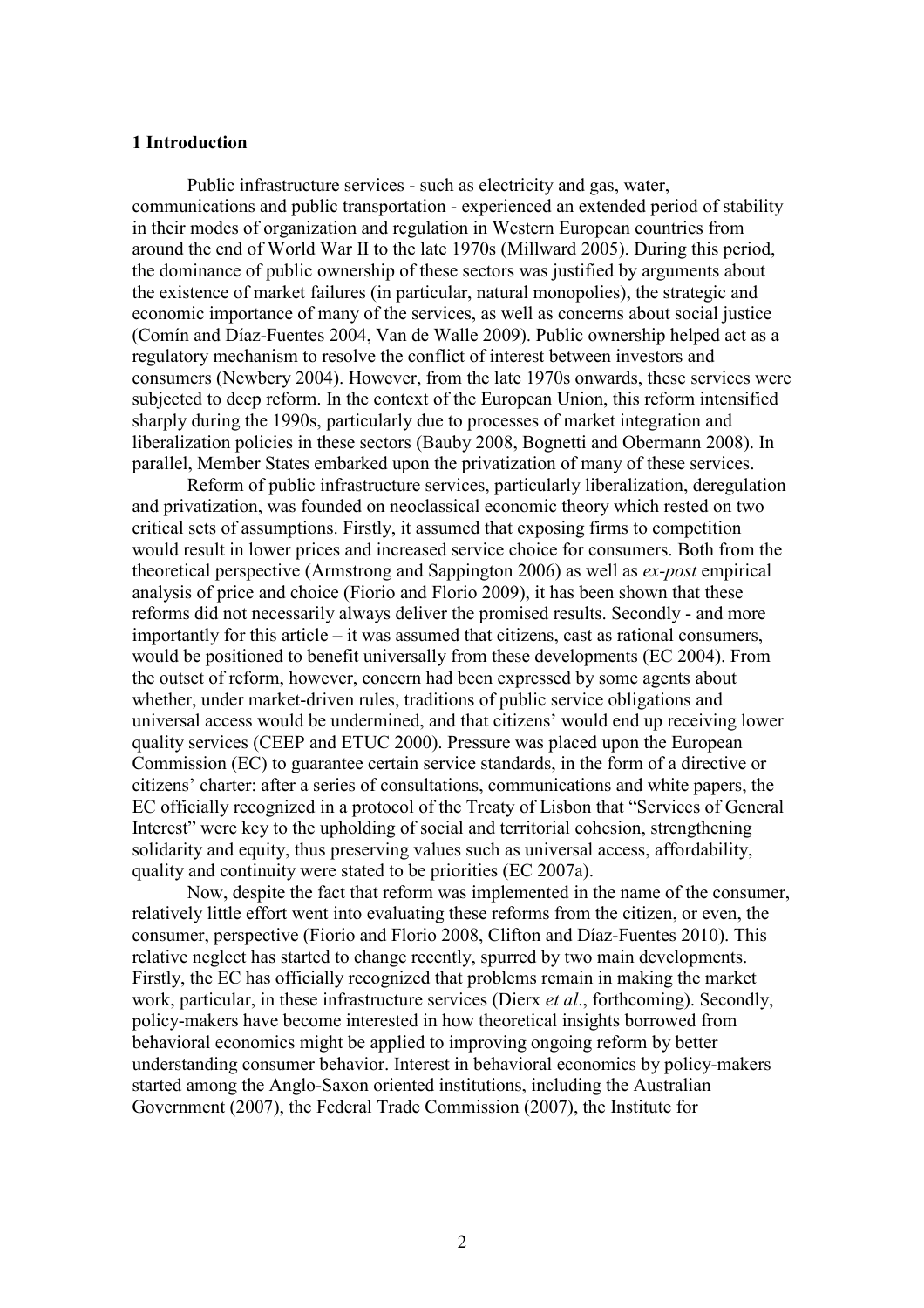Government (2010), as well as the OECD (2008 and 2010).<sup>1</sup> From there, ideas were diffused to the EC, which became interested in how these insights could be used to improve public infrastructure regulation, in order to make the market work more efficiently whilst improving citizen well-being and satisfaction (EC 2008a and 2010).

This new approach, moreover, was mooted as being able to help to develop policies to address emerging concerns such as "vulnerable consumers". Vulnerable consumers, as defined by Andreasen and Manning (1990), are those who "are at a disadvantage in exchange relationships where that disadvantage is attributable to characteristics that are largely not controllable by them." Burden (1988) argued that vulnerability in the act of consumption can be traced to two, sometimes co-existing, causes: on the one hand, some consumers find it more difficult than others to obtain or assimilate the necessary information when taking decisions about good or service consumption; on the other hand, certain consumers are exposed to a higher risk of worsening their own welfare when taking inadequate consumption decisions. The interest in analyzing potential vulnerability can be justified by the need to advance our understanding of what precisely constitutes consumer vulnerability, which attributes and other factors it is associated with, and how these can place certain consumers in a disadvantaged position in the market place. Hogg et al. (2007) argue that globalization and the knowledge society have dramatically increased the complexity and information asymmetry surrounding consumptions decisions. Thus, the notion of consumer vulnerability is of great relevance for this article. However, the causes of vulnerability are not directly observable. Instead, vulnerability is usually analysed through the study of how particular characteristics of citizens or people in households may render them potentially vulnerable as consumers (Brennan et al. 2008). Hence, in this article, we follow Burden (1998) and the OECD (2008) and use these characteristics as proxies in order to enquire whether they do indeed cause consumer vulnerability, as explained further in the section on methodology.

In this light, the objective of this article is to evaluate public infrastructure regulation from the perspective of citizens as consumers, focusing particularly on consequences for equity and social cohesion. In order to examine how socio-economic differences affect expenditure and satisfaction, the analysis focuses on the decisions and attitudes of those potentially becoming "vulnerable consumers" through their belonging to three dimensions: those who do not work; the elderly; and/or the less-educated. We focus on two major infrastructure services where reforms have been particularly intense, telecommunications and electricity, and consider two large European countries where reform is advanced, the United Kingdom (UK), reform pioneer in the European context, and Spain, which also implemented deep reforms, albeit later, during the 1990s.

The rest of the article is structured as follows. The second sketches the extent of reform of telecommunications and electricity in the UK and Spain before explaining how behavioral economics and its insights could be applied in an effort to better understanding consumer behavior in these markets. The third section presents the data used and the methodology. Next, an empirical examination is conducted of the impact of socio-economic dimensions that have been associated with greater consumer vulnerability, through contrasting stated preferences (dissatisfaction with price) and revealed preferences (spending decisions), in the fourth section. Finally, in the conclusions, findings are presented, together with conclusions and future research questions.

 $\frac{1}{1}$  On the argument the OECD was born and fundamentally remains an Anglo-Saxon institution, see Clifton and Díaz-Fuentes (2011).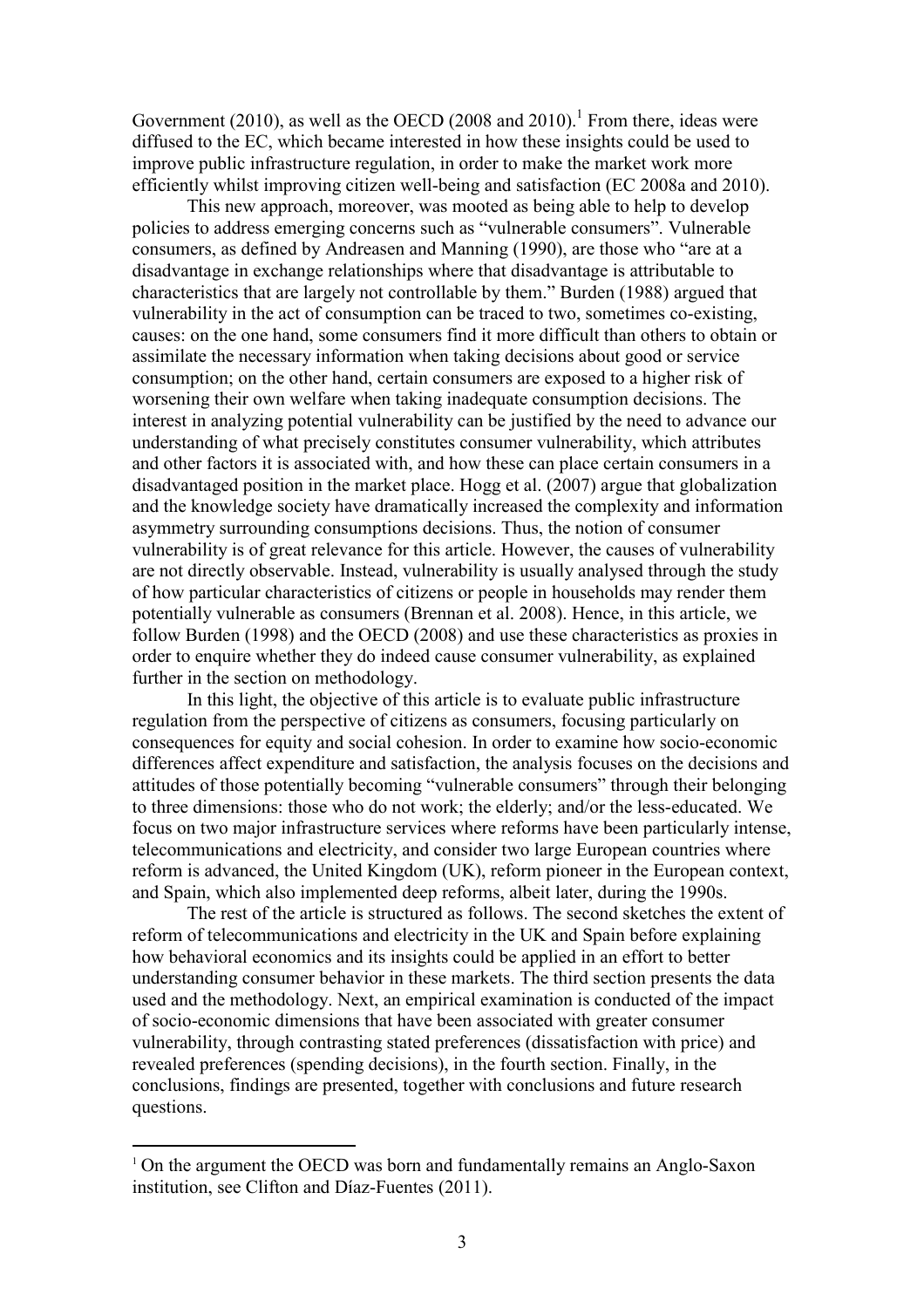#### 2. Rethinking the regulation of telecoms and electricity

2.1 Reforming telecoms and electricity in the UK and Spain

The UK and Spain represent two major European economies where reforms in the telecommunications and electricity sectors were intense and far-reaching. The UK was the reform pioneer in Europe; Margaret Thatcher set into motion an ambitious programme including liberalization, deregulation and privatization from the 1980s (Florio 2004). Intense reform of these sectors in Spain followed, during the 1990s, responding in particular to the requirements of the EC liberalization directives (Clifton, Comin and Diaz-Fuentes 2006 and 2007, Dubois and Saplacan 2010). Across Europe, reform came earlier and deeper in telecommunications than in electricity (Bance 2007). In parallel, the telecommunications industry underwent profound technological change including convergence of sound, data and image from the 1970s (Mansell, 2009). setting into motion the introduction of multiple new options for consumers, such as the mobile phone and the internet, as well as new approaches to consumer contracts and billing households. In both countries, telecommunications reform resulted in total privatization and full legal liberalization of the sector. In practice, however, the former incumbents in both countries still enjoy high market concentration, particularly Telefónica, distorting competition (Clifton, Comín and Díaz-Fuentes 2011). In the electricity sector, both countries implemented full entry liberalization and unbundling. In the UK, privatization was total, whereas, in Spain, though far reaching, electricity transmission remained in the public sector. Whilst competition has generally been introduced in the UK, the Spanish market has remained dominated by private regional monopolies<sup>2</sup> (CEEP 2010). Rather than full withdrawal from these services, the State took on the role as market regulator and supervisor (Maione 1996) assuming overall responsibility for preserving citizens' rights as consumers to those services considered in the general interest. In Spain, the functioning of these markets is subject to legallyestablished public service obligations, which mainly refer to guaranteeing service universality and security of supply (CEEP 2010). In contrast, in the UK, citizens' rights as consumers are not enshrined in a specific legal document, and there was confidence that these issues could be resolved by the market (Clifton, Comin and Diaz-Fuentes  $2005$ ).

#### 2.2 The challenge from behavioural economics

Through its competence in delivering the Single Market, the EC has substantial powers to implement bold reform across public infrastructure services such as telecommunications and electricity. These policies, based on a supply-side perspective, had as key objectives the promotion of market integration and the subsequent opening up to competition (Pelkmans 2006). Following conventional neoclassical economic theory, citizens, recast as consumers, were conceptualized as homo oeconomicus, meaning that they were conceptualized as being as rational agents who would maximize their individual utility. As such, EC policy-makers, just like their peers implementing similar reforms world-wide, assumed that benefits of introducing competition could be shared in similar ways by all (EC 2004). Little attention, if any, was paid to the notion that consumers did not necessarily respond in rational ways to the market, or that

 $2$  RD 485/2009 and RD-Ley 6/2009 require, from 1 July 2009, that the Spanish electricity sector is open to competition. However, these changes have not yet had an impact on market performance.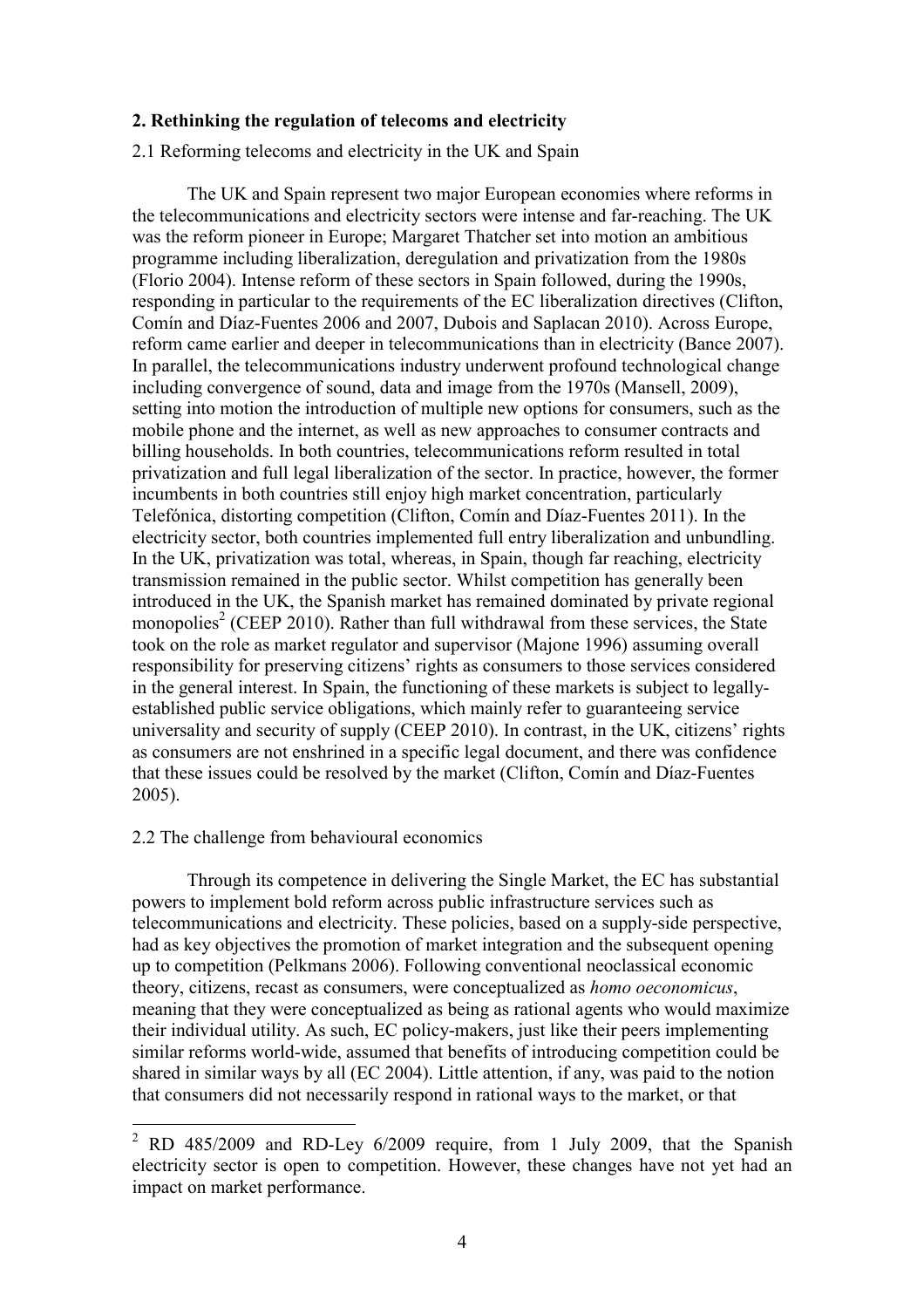consumers, being heterogeneous, may respond in diverse ways to the same reform package.

Behavioral economics, a newly emerging discipline, challenged this conception of rational, selfish individuals. This school was, in turn, influenced by the institutionalist school, which had traditionally constituted the main alternative to the conventional neoclassical approach (Hodgson 1998). Institutionalism conceives individuals not as isolated elements, but as agents, whose behavior can be largely explained by their position in the social environment and by the socio-economic institutions around them, including interaction between individuals, the existence of common concepts, norms, values and customs (Wilbur and Harrison 1978, Hodgson  $2000$ ).

Whilst still maintaining many similarities with neoclassical economics, behavioral economics shares two core aspects with institutionalism: it incorporates insights from other scientific disciplines, particularly psychology; and it foregrounds the empirical reality of agents' behavior, rather than resting principally on theoretical formalizations (Berg 2010). On these grounds, the existence of biases that may condition individual behavior are identified such as "bounded rationality", because of overconfidence, inertia, extrapolation error or loss aversion, and "limited selfishness", due to altruism, cooperation or inequality aversion (Mullainathan and Thaler 2000). Insights from behavioral economics can be particularly interesting when analyzing situations in which individuals' decisions do not lead to their optimizing their situation. A case in point is that the benefits of competition may not occur when consumers do not behave in perfectly rational and do not enjoy perfect information (Gans 2005). Kahneman and Thaler (2006) distinguished between a "decision utility", on which agents base their choices, and "experienced utility", referring to the results obtained from these decisions. Combining insights from behavioral economics on bounded rationality and limited selfishness with institutionalists' analysis of how the social environment influences consumers' behavior, it could be derived that consumers will take heterogeneous decisions, and that not all consumers have the same capabilities to make consumption choices that lead them to maximize their own satisfaction.

To date, the evaluation of public infrastructure reform and regulation has scarcely applied these concepts. However, as Ceriani, Doronzo and Florio (2009) observed, analyzing consumer heterogeneity could be particularly useful in these sectors, due to ease of implementing price discriminations, and multiple uses of services, leading to very different demand elasticities. The EC (2008a and 2010) has already started to show an interest in the possibilities of behavioral economics for future improved implementation of the Single Market. At best, they envisage that a better understanding of citizens as consumers in the marketplace might help the formulation of specific, targeted consumer policies to facilitate certain categories of citizens take better consumption decisions (EC 2008b, OECD 2008).

#### **3 Data and Methodology**

There are two main empirical sources at hand when seeking to examine choices and attitudes of individuals when consuming public services: revealed preferences. information on observable choices made by individuals; and stated preferences, derived from subjective expressions of satisfaction with public services, based on opinions (Frey and Stutzer 2002). Both options, taken alone, have various limitations, which have led to a debate about which is the best suited method of analyzing individual and social welfare. This article uses an innovative approach of using revealed and stated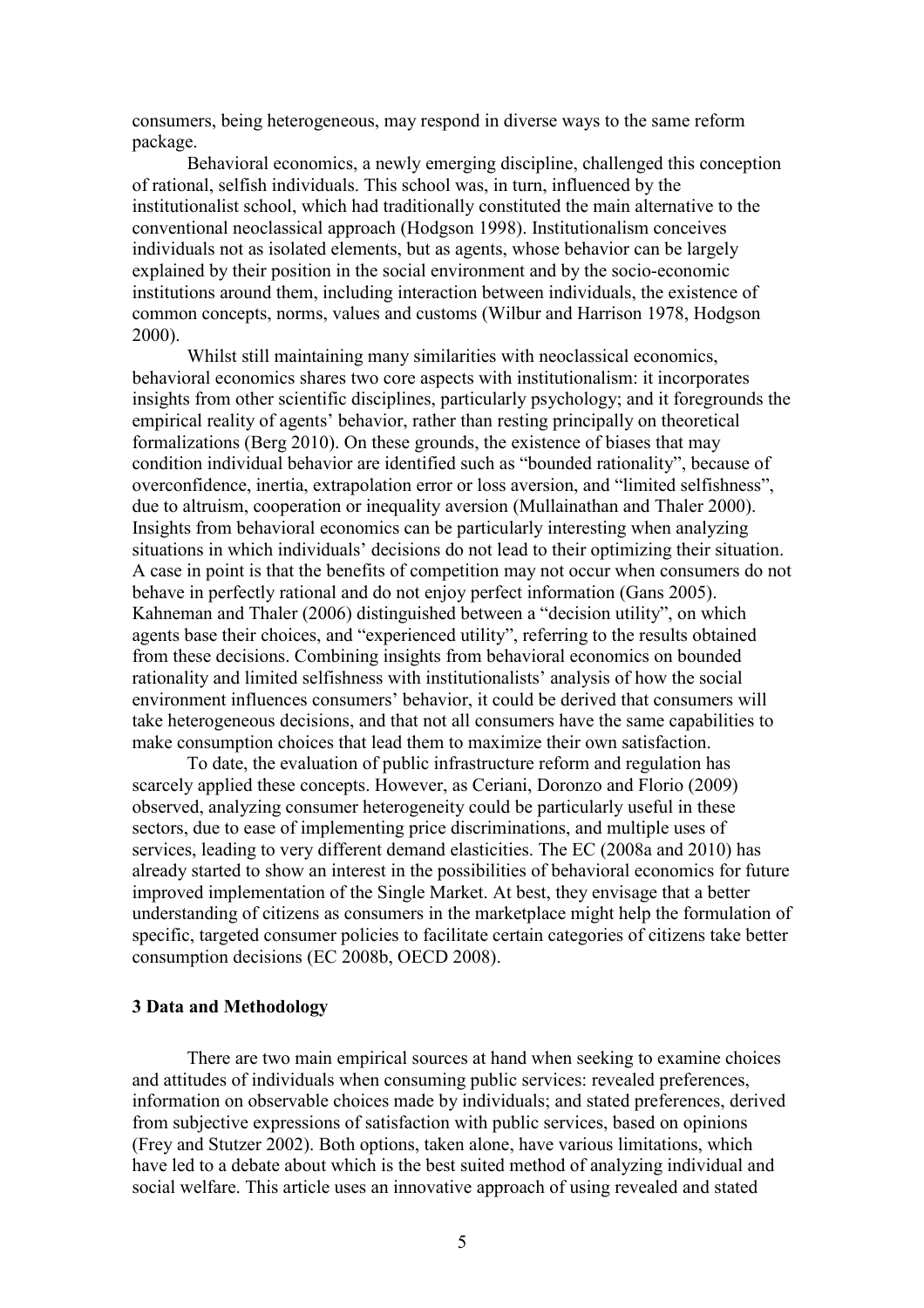preferences together, as complementary sources, to evaluate reform in these sectors, as suggested by Fiorio and Florio (2008). This approach has already been successfully applied in other fields (Köszegi and Rabin 2008, Whitehead et al. 2008), but it has scarcely been applied to the evaluation of public infrastructure services regulation from the citizens' perspective, and what has been done to date is largely confined to one sector and one country (Waddams Price et al. 2007).

Revealed preferences are often understood as representing objective data, so most economic analysis has focused on these.<sup>3</sup> Most of the studies that have used revealed preferences to evaluate public infrastructure services regulation are based on national Household Budget Surveys (HBSs), essentially, surveys disaggregating household expenditure by categories. In Spain, studies include Arocena (2003) and Duarte, Mainar and Sánchez-Chóliz (2010); and in the UK, Gómez-Lobo (1996), Burns, Crawford and Dilnot (1996), Waddams Price and Hancock (1998) and Bennett, Cooke and Waddams Price (2002). However, taken alone, revealed preferences do not permit observers to analyze behavioral aspects such as why a service is not used, or to understand how biases identified by behavioral economists lead to individuals not maximizing their utility. Moreover, public infrastructure service markets are not competitive, but quasi-markets, so exiting and switching supplier involve high costs for the citizen and, thus, consumption decisions may not always reflect their real preferences. In this way, Hirschman's exit-voice-loyalty framework (1970) is invoked, since voice, which can be evaluated using stated preferences, is also an essential element to consider. Once public infrastructure reform was set in motion, the EC executed *Eurobarometer* surveys specifically intended to analyze and keep a check on citizen satisfaction with these services. Some economic analysis, such as Clifton, Comin and Díaz-Fuentes (2005), Bacchiocchi, Florio and Gambaro (2008), Fiorio and Florio (2008, 2009) and Clifton and Díaz-Fuentes (2010) have used these sources to examine citizen satisfaction with reform. The theoretical advantage of combining stated and revealed preferences is to maximize the contrasting strengths of both approaches, whilst minimizing their weaknesses, thus aiming to enrich the interpretation of the data (Whitehead et al. 2008: 876).

The evaluation of infrastructure reform from a consumer perspective is executed by contrasting examinations of revealed and stated preferences: firstly, the two data sources are analysed separately; next, they are contrasted. The logic of the analysis follows Kahneman and Thaler (2006) who state that, in the decision-making process, individuals first make their choices, reflected in revealed spending patterns; they then obtain a degree of (dis)satisfaction with the price of that service, which is reflected in stated preferences. In order to derive hypotheses for testing, we reverse the order of these two steps to propose:

- 1. Citizens who are more potentially vulnerable as consumers will be more dissatisfied than other citizens with service prices, as a result of the spending decisions they take in the markets and reflecting the particular problems they encounter in these markets.
- 2. Citizens who are more potentially vulnerable as consumers make spending decisions which are distinct to those of other citizens

<sup>&</sup>lt;sup>3</sup> For an interesting debate on the objective/subjective nature of data on public sector performance, see the special issue edited by Van Dooren and Van de Walle (2008).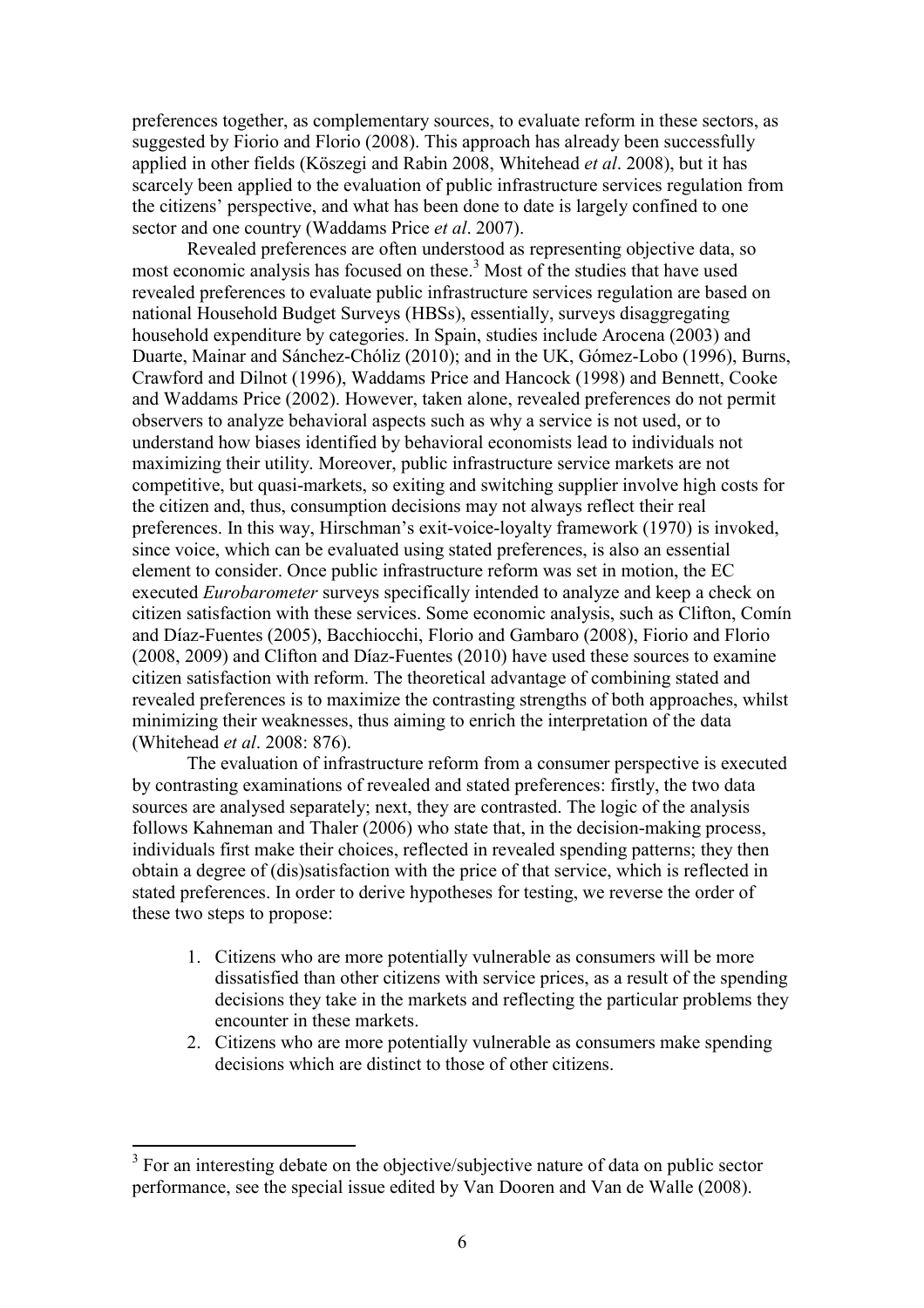3. The problems of citizens who are more potentially vulnerable as consumers in the market are commonly observed in both countries and sectors under analysis.

Empirical analysis of the three hypotheses is addressed firstly by evaluating stated preferences. Sources used are the sub-samples of the micro-data for the year 2006, from *Eurobarometer*, henceforth, referred to as EB (EC 2007b). Dissatisfaction with service price is selected as the dependent variable, identified when the respondent states that the service is not "affordable". In the case of telecommunications, information is disaggregated between fixed telephony, mobile telephony and the internet (which is the least-used service of the three). Because of this, two variables are considered: "dissatisfaction with the price of telephony", which refers to dissatisfaction with the price of fixed or mobile telephony, and "dissatisfaction with the price of telecommunications", referring to dissatisfaction with the price of one of any of these three services. For revealed preferences, data is derived from the micro-data for 2006 from the British and Spanish HBSs, namely, the Expenditure and Food Survey (ONS 2006) and the Encuesta de Presupuestos Familiares (INE 2006). From the information included in these surveys, the logarithm of household spending on electricity and telecommunications, expressed in euros per year, is taken as the dependent variable. With respect to the independent variables, of particular importance are those socioeconomic characteristics which can be used as proxies of vulnerability. Following the definition of consumer vulnerability included in the first section. Burden (1998) identified six socio-economic characteristics which could be potentially associated with consumer vulnerability: age (both the elderly, and younger consumers); education (lack of formal study); income (low income); employment status (unemployment); health (restrictions caused by poor health); and ethnicity (ethnic minorities). In a report on consumers and telecommunications, the OECD (2008) included four of these categories: elderly/young, low income, unemployment and health/disability, whilst it also used rural residence.

In this article, we select three major independent variables which may be associated with creating more difficulty and potential risks for consumers in the market place: employment (the employed versus the unemployed, represented by NOTEMPLOYED in the EB and NONEMPLOYED in the HBSs); age (contrasting the elderly, the middle-aged and the young); and education (contrasting those with low educational levels as the reference category with the better educated, represented by independent variables HIGHSECOND (Higher Secondary Education) and UNIVERSITY, which, in the HBSs, are described for the reference person (RP) of the household. The selection of these three variables here, apart from their previous selection by other researchers (Burden, 1998; OECD, 2008) is justified by the fact that there is adequate information on them in both sources as regards availability of information, quality, homogeneity among the sources and the existence of a large enough percentage of the sample size in each case. As regards the category of employment, we expand the use of Burden (1998) and OECD (2008) from "unemployees" to the "non-employed", to encapsulate the situation of those who do not work, rather than only those unemployed who are actively looking for work. Unfortunately, our data sources do not provide sufficient or comparable information on other possible proxies for consumer vulnerability, such as belonging to an ethnic group, health/disability and rural residence. Though the HBS includes income, the EB does not, so income is used as a control variable for the RP in our analysis, rather than an independent variable. Thus, this paper does not attempt to analyse all socio-economic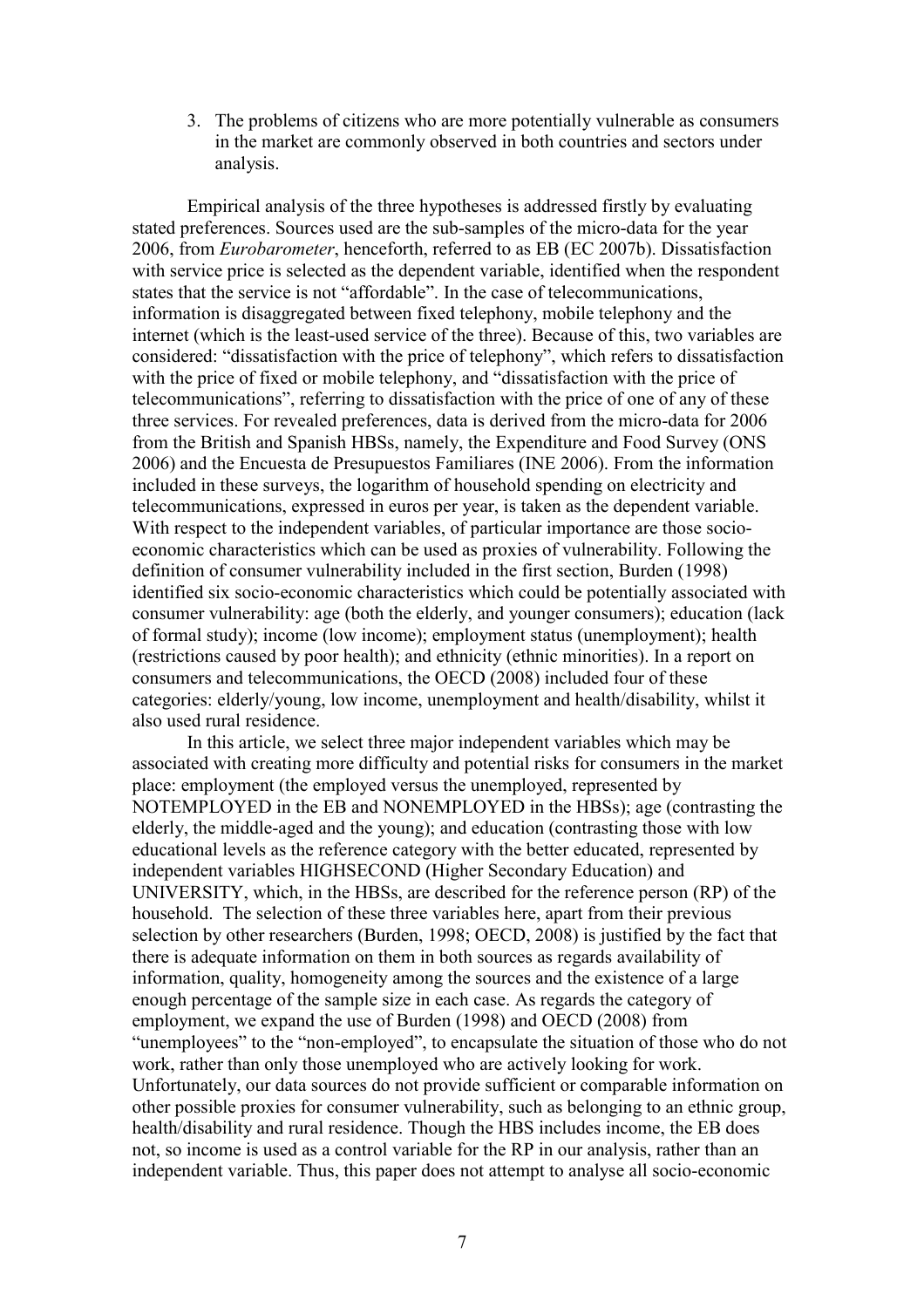characteristics which could be associated with consumer vulnerability, rather, how three major socio-economic attributes of consumers might be associated with their potential vulnerability in the market place. Control variables are household size and house ownership status (NOHOUSEPROP means those not owning their house, versus home owners) and, in the case of revealed preferences, household income (from the logarithm of the equivalent total expenditure, InSPENDequiv). The effect of each of these variables on the dependent variables is derived from a probit estimation, in the case of stated preferences, and from a linear estimation, in the case of revealed preferences. In both cases, for telecommunications and electricity, separate estimations are conducted for both countries, using the sampling weights provided by the surveys, ensuring representative results in terms of the whole population.

Finally, in order to contrast the evidence obtained, as regards stated preferences, it is considered that dissatisfaction with service price is a direct function of two elements: the unit price paid  $(P)$ ; and a second, subjective element  $(V)$ , which reflects the degree of pessimism in the perception, which can be derived by the respondent's level of confidence in the market. For revealed preferences, spending on each service is also a direct function of the unit price paid  $(P)$  and, in addition, of the amount consumed  $(X)$ , reflecting the degree of participation in the market. From the two relationships described, it becomes possible to interpret the effects estimated regarding the dependent variables under analysis as a result of differences in  $P$ ,  $V$  and/or  $X$  and, thus, reflecting particular problems in the market.

#### 4 Evaluating telecoms and electricity services from the citizens' perspective: **Results**

The estimated marginal effects of the independent variables analyzed on stated dissatisfaction with service price are shown in Table 1. In the case of electricity, the variables representing citizens' potential vulnerability as consumers (employment, age and education) hardly show any significant effects on price dissatisfaction. In Spain, 65year olds and over are slightly more dissatisfied than others, but in the UK, dissatisfaction is independent of age. Dissatisfaction among the employed and nonemployed is similar in both countries. In the case of education, there are, again, no significant differences across the two countries, with the minor exception of the UK where there is a weakly significant effect associated with an intermediate educational attainment.

In contrast, in the case of telecommunications, all the variables representative of citizens' potential vulnerability as consumers are significantly related to price dissatisfaction, independent of the indicator selected (price of telephony or price of telecommunications). Furthermore, all these effects show the same direction in both countries. So, those not employed express greater dissatisfaction than the employed in the UK and Spain. As regards age, there are higher dissatisfaction rates for the 65 year olds and over in both countries: disaggregating the services, the elderly are particularly dissatisfied with both mobile telephony and internet. Those over 75 years old are even more dissatisfied than those between 65 and 74. Finally, educational attainment is inversely related to price dissatisfaction in both countries. When considering the price of telephony, those without university education are less satisfied than graduates. For the price of telecommunications, those who did not finish secondary school show particular dissatisfaction.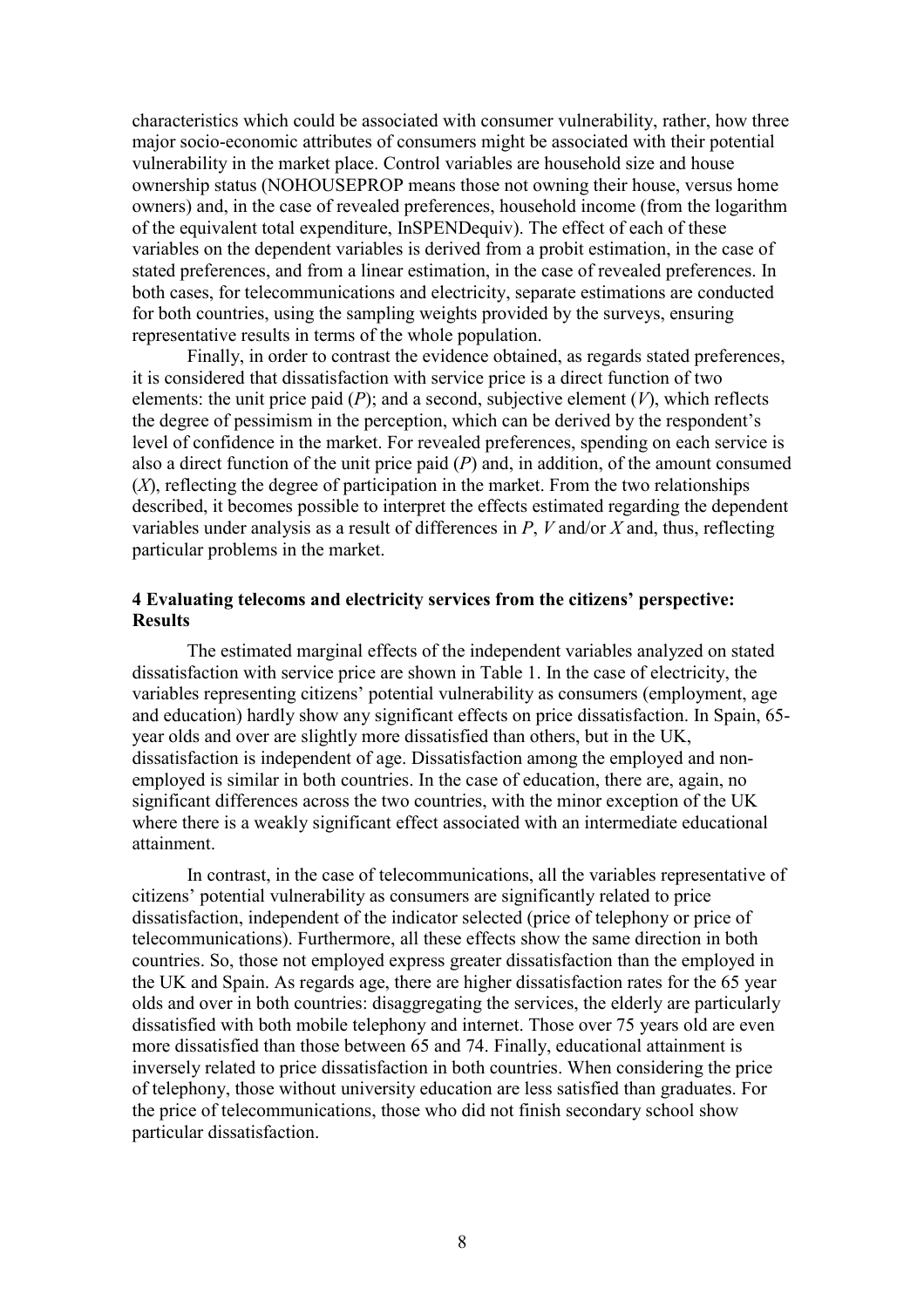|                  |                        | Electricity |              | Telephony  |              | <b>Telecommunications</b> |              |
|------------------|------------------------|-------------|--------------|------------|--------------|---------------------------|--------------|
|                  |                        | UK          | <b>Spain</b> | UK         | <b>Spain</b> | UK                        | <b>Spain</b> |
|                  |                        | Marg.       | Marg.        | Marg.      | Marg.        | Marg.                     | Marg.        |
|                  | Variable               | Eff.        | Eff.         | Eff.       | Eff.         | Eff.                      | Eff.         |
|                  | Employment NOTEMPLOYED | 0.036       | $-0.020$     | $0.081**$  | $0.107***$   | $0.092**$                 | $0.067*$     |
| Age              | <35                    | 0.036       | $-0.011$     | 0.031      | $-0.046$     | $-0.008$                  | $-0.072$     |
|                  | 50-64                  | 0.007       | $-0.018$     | 0.042      | $-0.005$     | $0.118**$                 | $-0.018$     |
|                  | 65-74                  | 0.070       | $0.125*$     | $0.133**$  | $0.175***$   | $0.303***$                | $0.163***$   |
|                  | >74                    | $-0.024$    | $0.182**$    | $0.295***$ | $0.286***$   | $0.445***$                | $0.214***$   |
| <b>Education</b> | <b>HIGHSECOND</b>      | $0.049*$    | 0.037        | $-0.032$   | $-0.061$     | $-0.067*$                 | $-0.094**$   |
|                  | <b>UNIVERSITY</b>      | $-0.033$    | $-0.041$     | $-0.099**$ | $-0.129**$   | $-0.157***$               | $-0.214***$  |
| Control          | 1PERSON                | 0.014       | 0.069        | $0.125***$ | $-0.010$     | $0.136***$                | 0.020        |
| <b>Variables</b> | 3PERSONS               | 0.057       | 0.009        | 0.022      | $-0.105**$   | 0.018                     | $-0.068$     |
|                  | <b>4PERSONS</b>        | $0.085*$    | $0.093**$    | $-0.049$   | $-0.024$     | $-0.090$                  | $-0.063$     |
|                  | >4PERSONS              | 0.027       | 0.006        | 0.059      | $-0.105*$    | 0.026                     | $-0.097$     |
|                  | <b>NOHOUSEPROP</b>     | 0.005       | $0.158***$   | $0.149***$ | $0.203***$   | $0.166***$                | $0.145***$   |
| N                |                        | 1337        | 1006         | 1337       | 1006         | 1337                      | 1006         |
| Wald chi2        |                        | 20.46       | 34.29        | 125.57     | 111.03       | 200.99                    | 105.32       |
| Prob > chi2      |                        | 0.059       | 0.001        | 0.000      | 0.000        | 0.000                     | 0.000        |

Table 1. Marginal effects estimated on dissatisfaction with electricity and telecommunications prices

\* Significance level at 10%, \*\* significance level at 5%, \*\*\* significance level at 1%

Source: Own calculations based on EC (2007b).

Next we turn to examining correspondence between the estimated effects of these variables on revealed service expenditure. Results are shown in Table 2. Starting with expenditure on electricity, the control variables show significant effects in both countries. The variables representing citizens' potential vulnerability as consumers are also related, in general, to expenditure on this service. Age is directly related to electricity expenditure in both countries, especially in the UK, which may be explained by lifestyle if we assume the elderly spend more time at home and, possibly, by the overall generally colder climate in the UK. Regarding employment status, households without any employed member are associated with higher spending in Spain, although not in the UK. Moreover, the less-educated spend more on electricity in Spain, but less in the UK, especially in comparison to those with university education. Our previous results for stated preferences in Table 1 showed the absence of significant relationships between these variables and price dissatisfaction. It follows that they are also not related to  $P$  and  $V$ , the two elements into which price dissatisfaction can be decomposed. This, in this case, the estimated effects of variables representative of vulnerability on spending on electricity can be interpreted, as those related to the control variables, mainly as a result of the differences in the amount of service consumed  $(X)$ . As an exception, the elderly in Spain were observed to be more dissatisfied with electricity prices, corresponding to their higher spending on the service.

For telecommunications, those variables associated with consumer vulnerability, already shown to be significantly related to price dissatisfaction, were also seen to be related, in general, to spending. In both countries, the elderly spend more on telephone services: disaggregating this, they spend much more on fixed telephony, much less on mobile telephony and even less on internet services. Thus, controlling for income,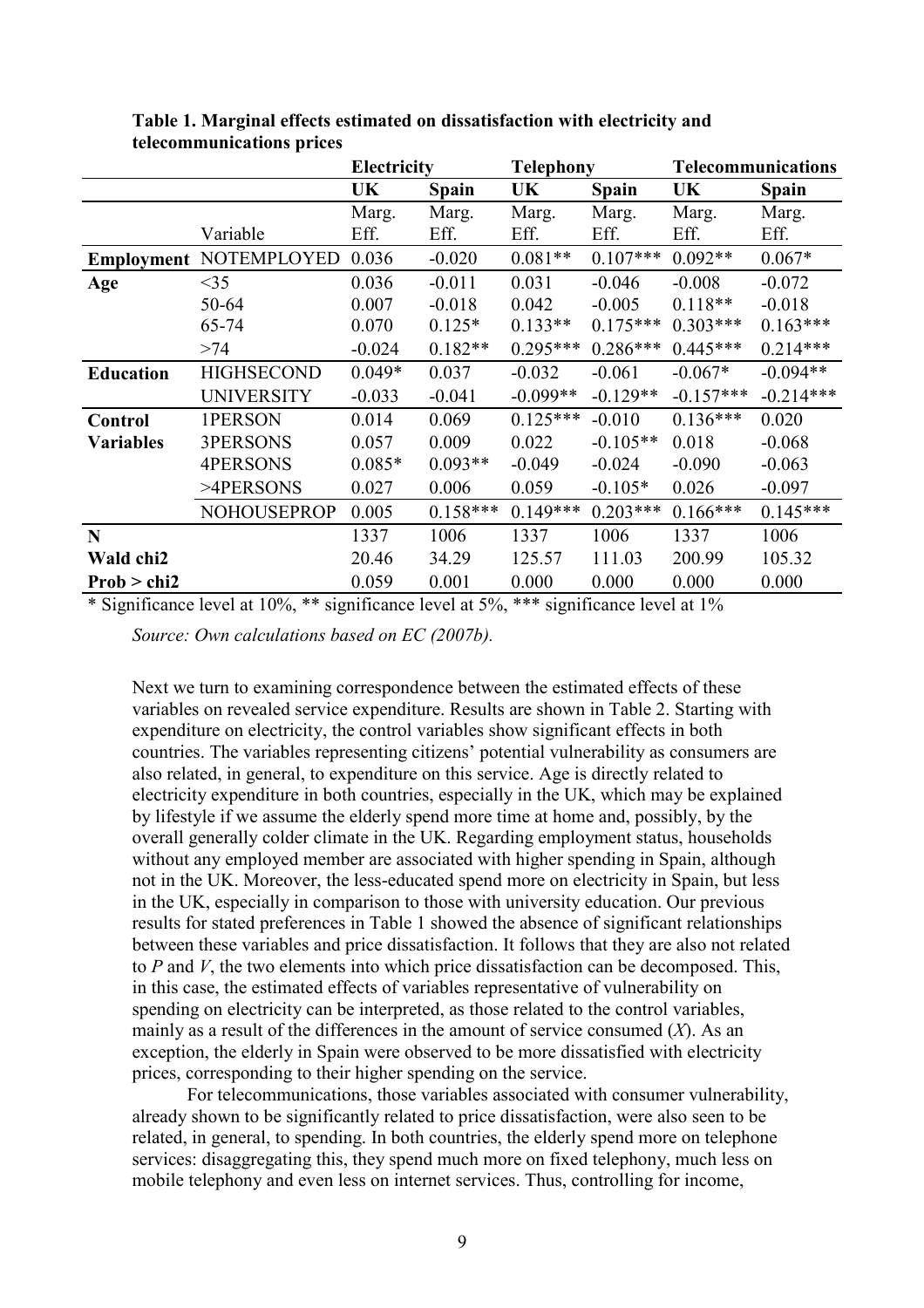employment status, education, household size and so forth, the elderly use fixed telephony services more intensively, rather than using alternative communications services. This behaviour would seem to be best explained by inter-generational lags and inertia vis-à-vis the take-up of the new technologies, reinforcing evidence of consumer heterogeneity. Elderly people's dissatisfaction with these two services is linked to their lack of participation in these markets: many may use fixed telephony to make expensive connections to mobile telephones, for instance. For sure, their spending decisions do not lead them to optimise their savings, thus minimise their own dissatisfaction.

As regards employment status, those households with no employed member and. to a lesser extent, households with one employed member, spend less on telecommunications in both countries, which can be explained by their negative perceptions about affordability. Finally, with regard to education, lower levels of education are associated with lower spending on telecommunications in Spain, though not in the UK. Simultaneously observed higher levels of dissatisfaction and lower spending on telecommunications among the household with no employed members, and, in Spain, also among the lower-educated, are interpreted necessarily as being derived from a more pessimistic perception  $(V)$  and/or lower amount consumed of the service  $(X)$ , apart from possible differences in the unit price  $(P)$ . Consequently, the combined evidence indicates that citizens face problems in the telecommunications markets, reflected in lower confidence (linked to the higher  $V$ ) and/or lower participation (related to the lower  $X$ ). In the case of lower-educated in the UK, the problems reflected by higher dissatisfaction can be interpreted as being derived from V. although differences may also exist in  $P$  and  $X$ .

|                  |                      | <b>Electricity</b> |                  | Telecommunications |                |  |
|------------------|----------------------|--------------------|------------------|--------------------|----------------|--|
|                  |                      | UK                 | Spain            | UK                 | <b>Spain</b>   |  |
|                  |                      | Coeff.             | Coeff.           | Coeff.             | Coeff.         |  |
|                  | Constant term        | $-0.909*$          | $-2,170***$      | $-0,352$           | $-3,900***$    |  |
| Employment       | ONEEMPLOYED          | $-0,002$           | 0,031            | $-0.158***$        | $-0,157***$    |  |
|                  | NONEEMPLOYED         | $-0,123$           | $0,160***$       | $-0,447***$        | $-0.325***$    |  |
| Age              | RP < 35              | $-0,016$           | $-0,115***$      | $-0,013$           | 0,044          |  |
|                  | RP 50-64             | $0,435***$         | $0.073***$       | 0,030              | $0,220***$     |  |
|                  | RP 65-74             | $0,759***$         | $0,114***$       | $0,148*$           | $0,227***$     |  |
|                  | RP > 74              | $1,002***$         | $0,105**$        | $0,270***$         | $0,243***$     |  |
| <b>Education</b> | <b>RP HIGHSECOND</b> | 0,076              | $-0.057**$       | $-0,010$           | $0,132***$     |  |
|                  | <b>RP UNIVERSITY</b> | $0,187***$         | $-0.137***$      | 0,018              | $0,171***$     |  |
| <b>Control</b>   | <b>NMEMBERS</b>      | $0,221***$         | $0,365***$       | $0.353***$         | $0,508***$     |  |
| <b>Variables</b> | NMEMBERS2            | $-0,004$           | $-0.023***$      | $-0,022***$        | $-0,033***$    |  |
|                  | <b>NOHOUSEPROP</b>   | $-0,784***$        | $-0,281***$      | $-0.159***$        | $-0,156***$    |  |
|                  | <b>lnSPENDequiv</b>  | $0.613***$         | $0,757***$       | $0,616***$         | $0,932***$     |  |
| N                |                      | 6645               | 19435            | 6645               | 19435          |  |
| $\mathbf F$      |                      | 52,97              | 387.65           | 85,09              | 369,80         |  |
| Prob > F         |                      | 0                  | $\boldsymbol{0}$ | $\boldsymbol{0}$   | $\overline{0}$ |  |

Table 2. Effects estimated on spending on electricity and telecommunications

 $RP =$  Reference Person

\* Significance level at 10%, \*\* significance level at 5%, \*\*\* significance level at 1% Source: Own calculations based on INE (2006) and ONS (2006).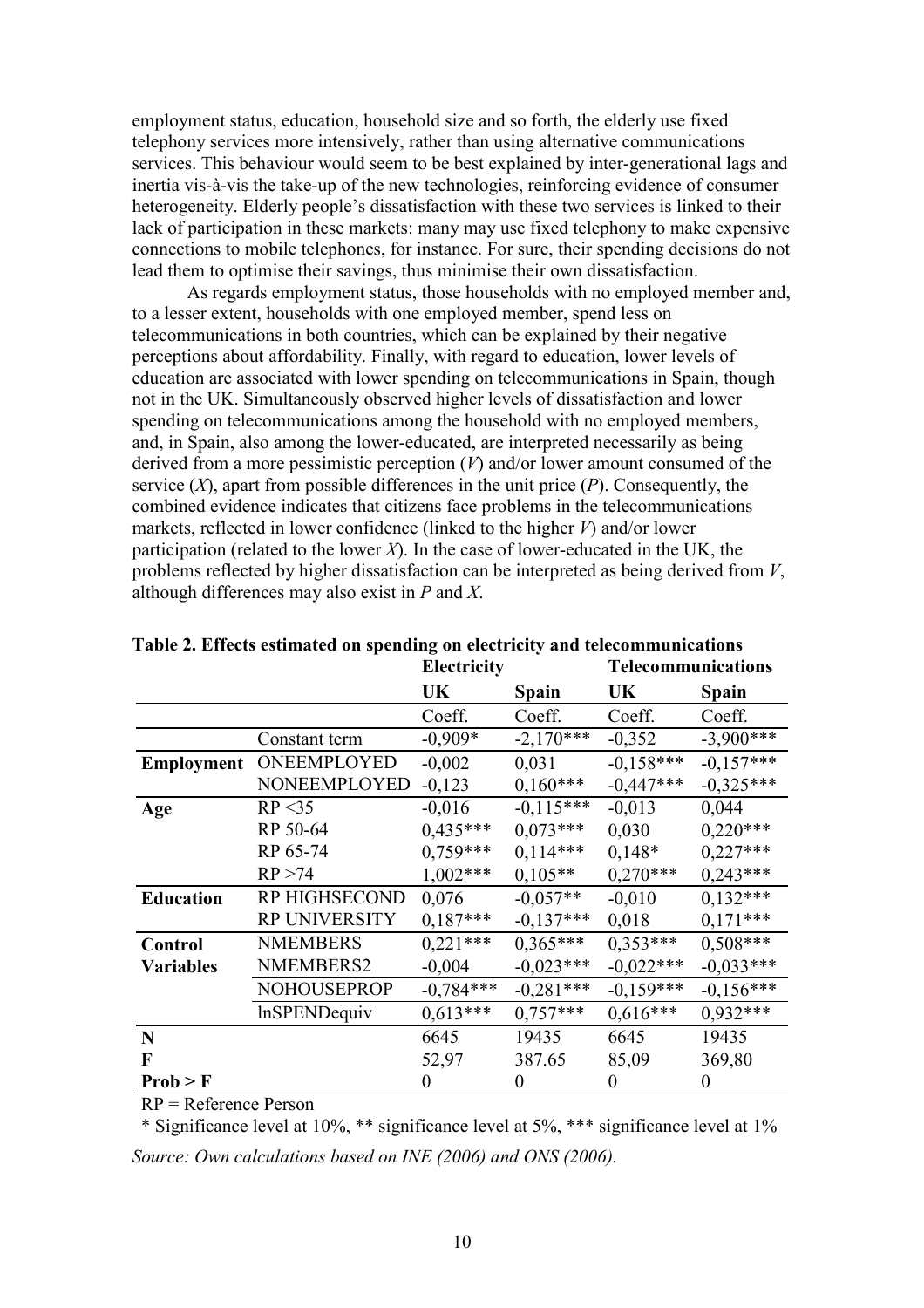#### **5 Conclusions**

Results obtained are now applied to address the three hypotheses. The first stated that those citizens more potentially vulnerable as consumers would express higher levels of dissatisfaction with these services. In the case of telecommunications, it was shown that those not working, the elderly and the lower-educated, were indeed more dissatisfied with prices. These findings coincide with the study by Bacchiocchi. Florio and Gambaro (2008) on satisfaction with fixed telephony in the EU-15 between 2000 and 2004, the main difference being that, in our contribution, mobile and internet communications were also included. Their inclusion turned out to be important, as some of the most potentially vulnerable of consumers, the very elderly, are sharply dissatisfied particularly with them. It seems that a combination of issues including technological change and product innovation, affordability and intergenerational difference help explain greater reluctance to use these new communications services, as will be discussed below. In contrast, for electricity, no significant associations were found between potentially vulnerable consumers and price dissatisfaction in the two countries selected for 2006. Other research. such as Fiorio and Florio (2008), found that the unemployed and less-educated were less satisfied with electricity prices, whilst the very elderly were more satisfied, in the EU-15 in an earlier period (2000 to 2004). The second hypothesis posited that those more potentially vulnerable as consumers would make different spending decisions than other citizens. On contrasting stated and revealed preferences, different interpretations can be derived from the evidence. For telecommunications, the most potentially vulnerable citizens expressed high levels of dissatisfaction which was associated with their different spending decisions. In the cases of those who do not work and lower-educated people, high dissatisfaction is related to their lower levels of confidence and/or lower participation in the market. As regards the elderly, this category reveals differences when taking decisions about spending on mobile and internet communications. Decisions to spend instead more on traditional, fixed telephony are associated with their high dissatisfaction levels with the alternative services. In contrast, for electricity, the differences observed are derived, in general, from differences in the amount consumed, as there are very few significant effects on price dissatisfaction. Finally, in relation to the third hypothesis, which posited that the problems exhibited by people in socio-economic categories associated with vulnerability would be similar across the two countries, this was found to be generally correct for telecommunications, whereas the evidence on electricity was more mixed

The differences observed between the telecommunications and electricity sectors merit some explanation. First, in the case of telecommunications, dramatic technological innovation has been accompanied by the introduction to the market place of new communications services, revolutionizing the ways in which people may communicate whilst posing increasingly complex consumption decisions. This combined with privatization, liberalization and competition policies - means that consumers face a world of diverse, partially substitutable technical products of multiple potential providers. The consumption decision of whether to communicate, how, when, for how long and why - a relatively straightforward one in the age of the fixed telephony provider in the age of the national monopoly regime - has evolved into one where consumers face a barrage of (over) information, not just about the initial consumption decision but also questions about contractual and billing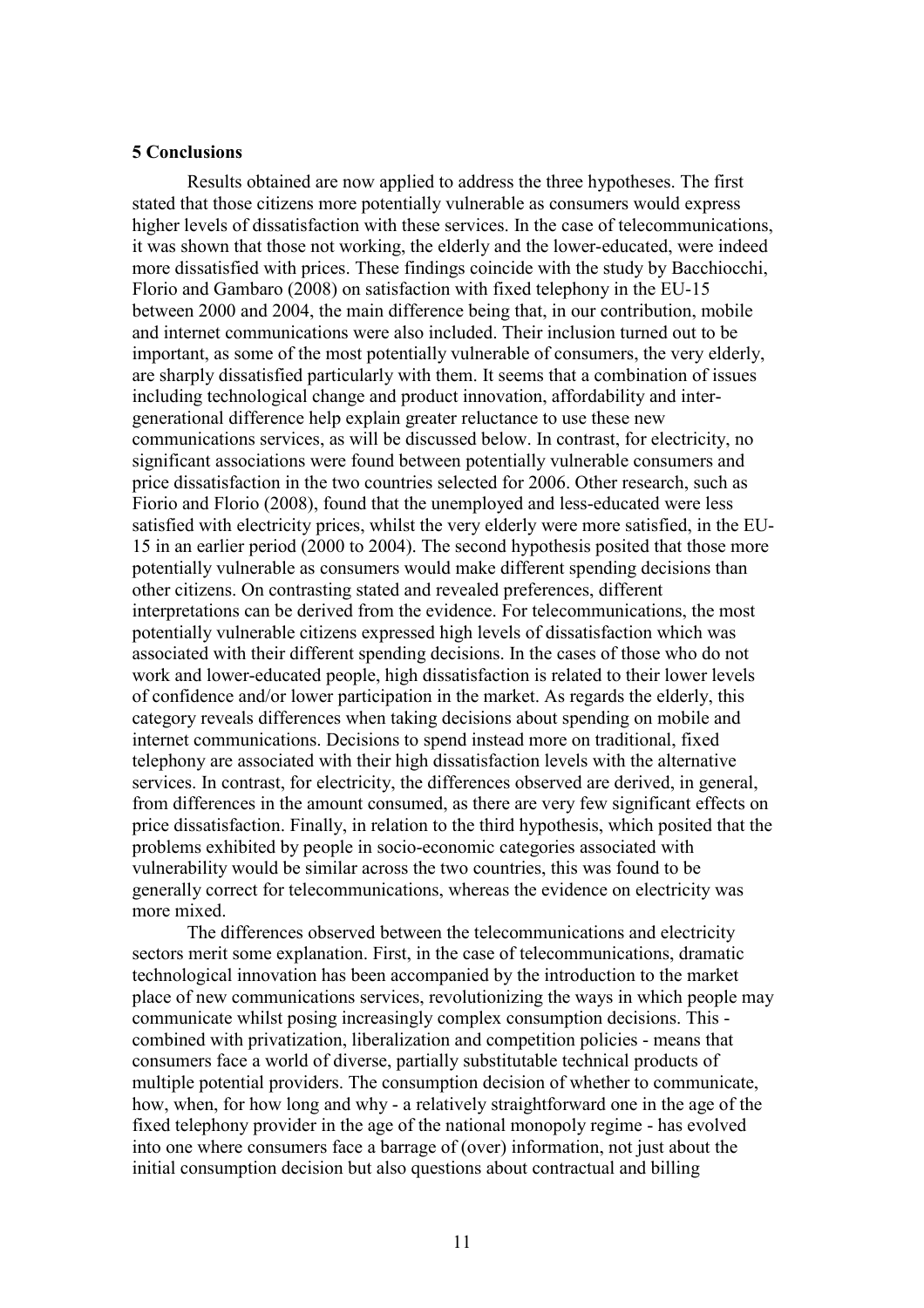processes. Whilst the electricity sector, in contrast, has not stood still in technological terms, consumers do not have comparable choices: whilst consumers are faced with the option of sending an email, an SMS message, or making a mobile or fixed call, electricity is a single product. Moreover, public policy reform has come much earlier on in the telecommunications sector than in the electricity sector, whilst telecommunications reform was quite swift whereas in electricity it has been partially blocked. Both in Spain and the UK, consumers could benefit from choice in telecommunications supplier much earlier than they could from choice in electricity supply. In the UK, consumers had options to switch several years before they could in Spain; nevertheless, a study by Waddams and Wilson (2010) showed that proxies of potential consumer vulnerability, particularly lower educational attainment, had restricted switching activity in 2005. In Spain, consumers only started to have the option to choose among multiple providers from 2009, three years after the year under study here. Nevertheless, this result requires more analysis, which the authors are presently conducting for twelve EU Member States in the same year for telecommunications, electricity and gas.

Moreover, the findings reinforce a basic observation: common policy reforms and regulation can have different effects on citizens, who are heterogeneous, and thus do not necessarily behave in a uniform and rational manner. On entering the market, individuals do not have the same capacity or social environment to enable them to maximize their satisfaction. Citizens, as suggested by institutionalists, have different social, cultural and cognitive backgrounds. They are conditioned by their different social and relational environments, and this influences the processes of decisionmaking. This statement can be combined with the new insights from Behavioural Economics regarding biases in decision making that lead to behaviour which is not always perfectly rational and selfish. Thus, it can be derived that, on entering the market, individuals do not have the same capacity or social environment to enable them to maximize their satisfaction: certain socio-economic groups, therefore, may be more potentially vulnerable as consumers. In our findings here, potentially vulnerable groups have found the new environment in the telecommunications market of particular complexity, much more so than in the electricity market, which, though it has undergone reform, earlier in the UK than Spain, has not experienced equivalent technological change leading to product innovation such as mobile and internet communications.

These findings are also significant from the perspective of policy-makers. Telecoms and electricity reform and regulation were designed from the supply-side. and little or no attention was paid to citizens' heterogeneity as consumers. The central issue is that, in the absence of compensatory regulatory policies, these reforms can have a negative impact on public service obligations, including issues of service universality and affordability. Of more concern still, it is, in general, those individuals who are potentially vulnerable in the market who may find their vulnerability increases. Given the EC holds that these services are amongst those understood as key to ensuring equity, solidarity and social cohesion (EC 2007a), the task of enquiring how reform of these sectors affects certain socio-economic groups associated with consumer vulnerability is an important one for the future evolution of public policy in the European Union.

Finally, the findings obtained point to the need to continue to redefine EC regulatory policies in these sectors, particularly by incorporating better insights on consumer heterogeneity in the design, implementation and evaluation of policy. Already, in recognition of the emergence of new issues as a consequence of the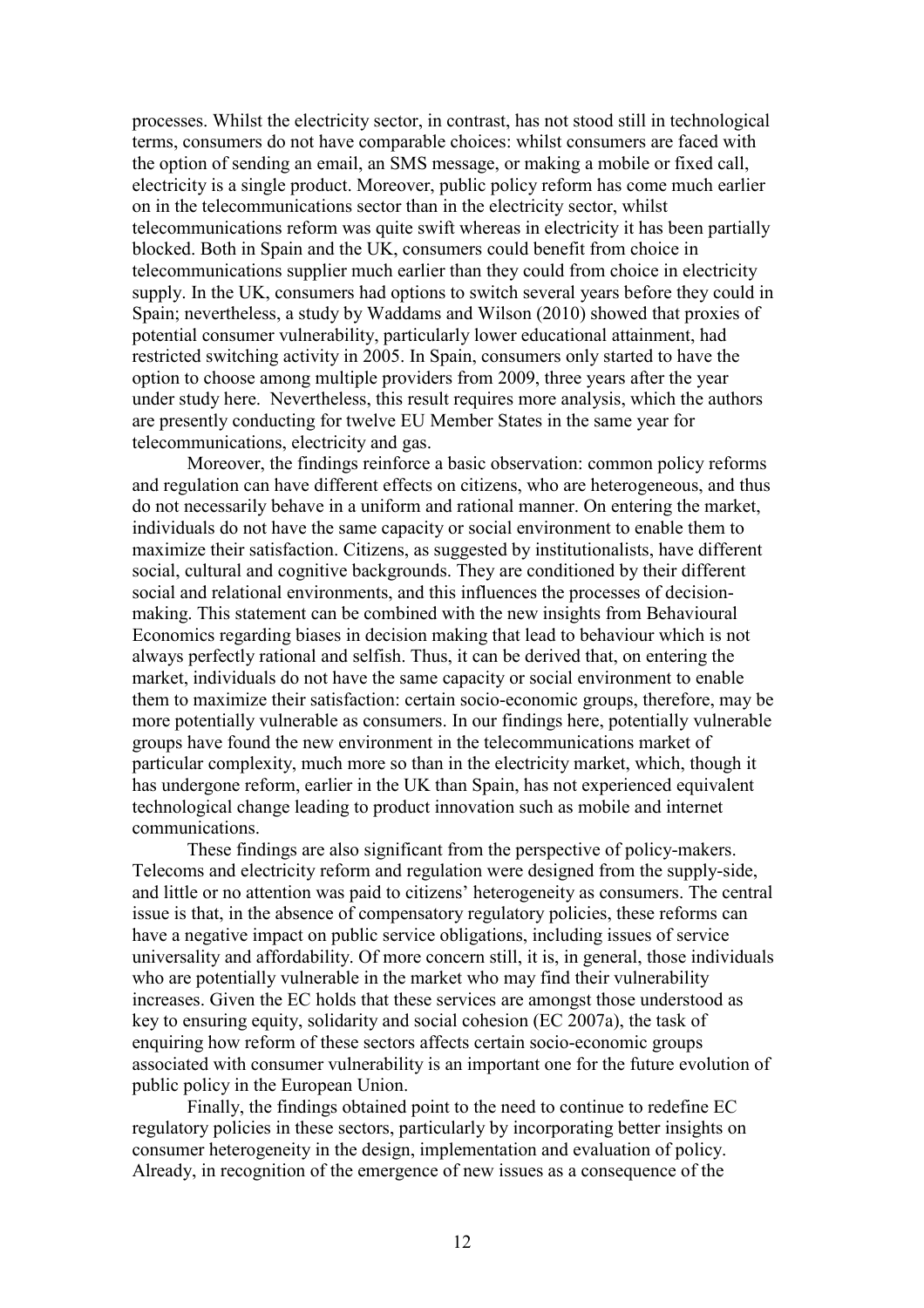reform of public infrastructure services, some new regulation and programs have been implemented by governments and firms targeting consumers in particular socioeconomic groups. In the UK, in the electricity sector, the electricity and gas regulator, OFGEM, launched a "Social Action Strategy" from 2000, in response to emerging evidence on problems such as unaffordable energy prices to the most potentially vulnerable (OFGEM 2010). The British government has offered "Cold Weather Payments" during periods of particularly cold weather for those on low incomes. In the telecommunications sector, the ex-incumbent, BT, launched a service called "BT basic" from 2008, offering low-cost rental lines with restricted calls to the unemployed and pensioners. In Spain, the National Commission of Energy (CNE) offered, in 2010, a "social voucher" to consumers considered potentially vulnerable. effectively maintaining 2009 prices, whilst they increased by 10 per cent for the rest of the population (CNE 2010). A "social voucher" was also established by the Telecommunications Market Commission (CMT 2010) for the lowest-income pensioners from 2007. Telefónica, Spain's ex-incumbent, also offered discounts on mobile telephone bills to the unemployed during 2009 and 2010, with the aim these consumers would continue to use the service during the crisis (discontinued in October 2010). But most of these policies are ad-hoc, patchy and partial solutions.

As reform of public infrastructure services continues to deepen in electricity and gas, as well as water, it could be envisaged that the problems potentially vulnerable consumers face in these markets may increase. Future lines of research should continue to evaluate the reform of public services from the citizen perspective. in a sense, tracking the advantages and disadvantages of reform, and signalling or mapping experiences of the more potentially vulnerable consumers with a view to evaluating the extent to which regulation and social programmes succeed or not in ameliorating any negative effects of reform on the potentially vulnerable amongst us.

#### **7 References**

- ARMSTRONG M. and SAPPINGTON D., 2006, "Regulation, Competition and Liberalization", Journal of Economic Literature, XLIV, 325-366.
- AROCENA P., 2003, "The Reform of the Utilities Sector in Spain", in Ugaz, C. and Waddams Price, C., eds., Utility Privatization and Regulation: A Fair Deal for Consumers?, Northampton, Edward Elgar.
- AUSTRALIAN GOVERNMENT, 2007, Behavioural Economics and Public Policy, Australian Government Productivity Commission, Melbourne, August 8-9.
- BACCHIOCCHI, E. FLORIO, M. and GAMBARO, M. 2008, "Telecom Prices, regulatory reforms and consumers' satisfaction: evidence for 15 EU countries", DEAS Working Papers, 2008-10, Dipartimento di Scienze Economiche Aziendali e Statistiche, Universitá degli Studi di Milano.
- BANCE P., 2007, "Liberalization of European telecommunications: sectoral dynamics and structural mutations", Annals of Public and Cooperative Economics, 78 (3), 331-351
- BAUBY P., 2008, "L'européanisation des services publics", Télescope, 14 (1), 11-22.
- BENNETT M., COOKE D. and WADDAMS PRICE C., 2002, "Left Out in the Cold? New Energy Tariffs, Low-Income Households and the Fuel Poor", *Fiscal Studies*, 23 (2), 167-194.
- BERG N., 2010, "Behavioral Economics", in Free, R. C., ed., 21st century economics: a reference handbook, Thousand Oaks, SAGE Publications.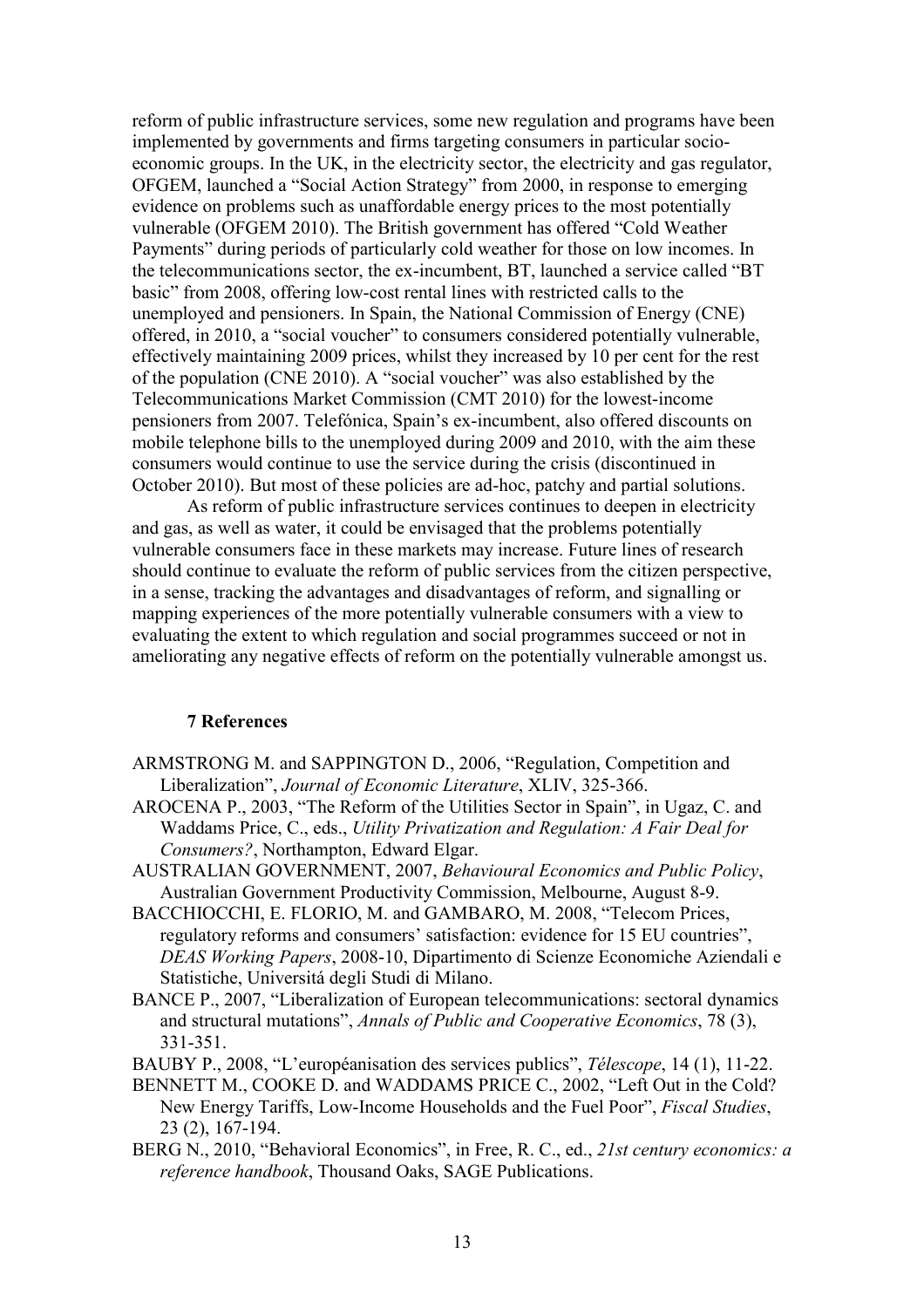- BOGNETTI G. and OBERMANN G., 2008, "Liberalization and privatization of public utilities: origins of the debate, current issues and challenges for the future", Annals of Public and Cooperative Economics, 79 (3/4), 461-485.
- BURDEN R., 1998, Vulnerable consumer groups: quantification and analysis, London, Office of Fair Trading.
- BURNS, P. CRAWFORD, I. and DILNOT, A. 1996, "Regulation and Redistribution in Utilities", *Fiscal Studies*, vol. 16 (4), 1-22.
- CEEP, 2010, Public services in the European Union  $\&$  in the 27 member states. Statistics, organization and regulations, URL: www.actionpublique.eu.
- CEEP and ETUC, 2000, 'Proposal for a Charter of Services of General Interest', Brussels: CEEP and ETUC.
- CERIANI L., DORONZO R. and FLORIO M., 2009, "Privatization, unbundling and liberalization of network industries: a discussion of the dominant policy paradigm in the EU", DEAS Working Papers, 2009-09, Dipartimento di Scienze Economiche Aziendali e Statistiche, Universitá degli Studi di Milano.
- CLIFTON J., COMIN F. and DIAZ-FUENTES D., 2005, "Empowering Europe's Citizens? On the prospects for the Charter of Services of General Interest", Public Management Review, 7 (3), 417-443.
- CLIFTON J., COMÍN F. and DÍAZ-FUENTES D., 2006, "Privatizing public enterprises in the European Union 1960-2002": ideological, pragmatic, inevitable? Journal of European Public Policy, 13 (5), 736-756.
- CLIFTON J., COMÍN F. and DÍAZ-FUENTES D., 2007. eds., *Transforming public* enterprise in Europe and North America: Networks, Integration and Transnationalisation, New York, Palgrave-Macmillan.
- CLIFTON J., COMÍN F. and DÍAZ-FUENTES D., 2011, "From national monopoly to Multinational Corporation: how regulation shaped the road towards telecommunications internationalization", Business History.
- CLIFTON J. and DÍAZ-FUENTES, D., 2010, "Evaluating EU policies on public services: a citizens' perspective", Annals of Public and Cooperative Economics, 81  $(2), 281-311.$
- CLIFTON, J. and DIAZ-FUENTES, D., 2011, 'From "club of the rich" to "globalization à la carte": Evaluating reform at the OECD' Global Policy.
- CNE (2010) "El Bono Social" http://www.cne.es/cne/contenido.jsp?id nodo=407&&&keyword=&auditoria=F, last accessed 10 February 2011
- CMT (2010) "Order PRE/531/2007" http://www.cmt.es/cmt\_ptl\_ext/SelectOption.do?tipo=html&detalles=09002719800 87867&nav=norma buscador&categoria=Servicio%20Universal, last accessed 10 January 2011.
- COMÍN F. and DÍAZ-FUENTES D., 2004, La empresa pública en Europa, Madrid, Síntesis.
- DIERX, A., ILZKOVITZ, F. KOVACS, V. and SOUSA, N., (forthcoming) A European Single Market for the 21<sup>st</sup> Century, London/New York/Delhi: Anthem Press.
- DUARTE, R. MAINAR, A. and SÁNCHEZ-CHÓLIZ, J. (2010) "The impact of household consumption patterns on emissions in Spain" *Energy Economics*, 32(1)  $176 - 185$
- DUBOIS U. and SAPLACAN R., 2010, "Public service perspectives on reforms of electricity distribution and supply: a modular analysis", Annals of Public and Cooperative Economics, 81 (2), 313-356.
- EC, 2004, EU competition policy and the consumer.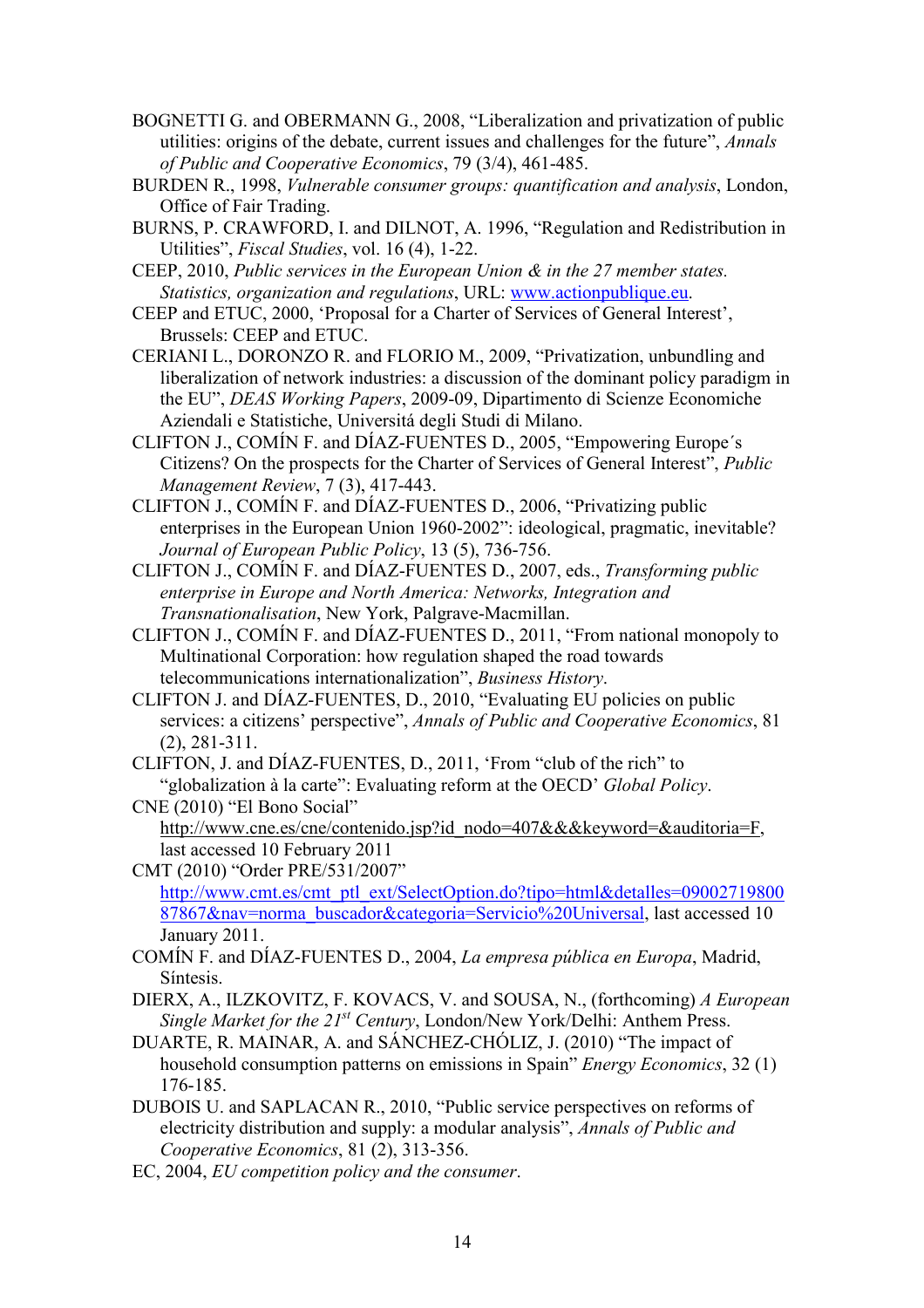EC, 2007a, *Treaty of Lisbon amending the Treaty on European Union and the Treaty* establishing the European Community.

- EC, 2007b, *Eurobarometer 260: Consumers opinions on Services of General Interest,* Brussels, EC.
- EC, 2008a, How Can Behavioural Economics Improve Policies Affecting Consumers?, DG Health and Consumer Protection, Brussels, November 28.
- EC, 2008b, Questions and Answers on Behavioural Economics, MEMO/08/748.
- EC, 2010, Behavioural economics, so what: should policy makers care?, DG Health and Consumers, Brussels, November 22.
- FEDERAL TRADE COMMISSION, 2007, Behavioral Economics and Consumer Policy, New Jersey, September 14.
- FIORIO C. V. and FLORIO M., 2008, "Do you Pay a Fair Price for Electricity? Consumers' Satisfaction and Utility Reform in the EU", *DEAS Working Papers*, 2008-12, Dipartimento di Scienze Economiche Aziendali e Statistiche, Universitá degli Studi di Milano.
- FIORIO C. V. and FLORIO M., 2009, "The reform of Network Industries, Privatization and Consumers' Welfare: Evidence from the EU15", *DEAS Working Papers*, 2009-41, Dipartimento di Scienze Economiche Aziendali e Statistiche, Universitá degli Studi di Milano.
- FLORIO, M. 2004, The Great Divestiture: Evaluating the Welfare Impact of the British Privatizations, 1979-1997, Cambridge, MIT Press.
- FREY B. S. and STUTZER A., 2002, "What Can Economists Learn from Happiness Research?", Journal of Economic Literature, XL, 402-435.
- GANS J. S., 2005, "Protecting Consumers by Protecting Competition: Does Behavioural Economics Support this Contention?", MBS Working Papers, Melbourne Business School, University of Melbourne.
- GOMEZ-LOBO, A., 1996, 'The Welfare Consequences of Tariff Rebalancing in the Domestic Gas Market', *Fiscal Studies*, vol. 17 (4), 49-65.
- HIRSCHMAN A., 1970, *Exit, voice and royalty: Responses to decline in firms,* organizations and states, Cambridge, Harvard University Press.
- HODGSON G. M., 1998, "The approach of institutional economics", Journal of *Economic Literature*, 36 (1), 166-192.
- HODGSON G. M., 2000, "What is the essence of institutional economics?", Journal of *Economic Issues*, 34 (2), 317-329.
- HOGG M. K., HOWELLS G. and MILMAN D., 2007, "Consumers in the Knowledge-Based Economy (KBE): What creates and/or constitutes consumer vulnerability in the KBE?", Journal of Consumer Policy,  $30(2)$ ,  $151-158$ .
- INE (INSTITUTO NACIONAL DE ESTADÍSTICA), 2006, *Encuesta de Presupuestos* Familiares, Madrid, INE.
- INSTITUTE FOR GOVERNMENT, 2010, Mindspace. Influencing behaviour through *public policy*, London, Cabinet Office.
- KAHNEMAN D. and THALER R. H., 2006, "Anomalies. Utility Maximization and Experienced Utility", Journal of Economic Perspectives, 20 (1), 221-234.
- KÖSZEGI B. and RABIN M., 2008, "Choices, situations and happiness", *Journal of Public Economics*, 92, 1821-1832.
- MAJONE, G., 1996, Regulating Europe, London: Routledge.
- MANSELL, R., 2009, The Information Society, London: Routledge.
- MILLWARD, R., 2005, Private and Public Enterprise in Europe: Energy, Telecommunications and Transport, 1830-1990, Cambridge: Cambridge University Press.